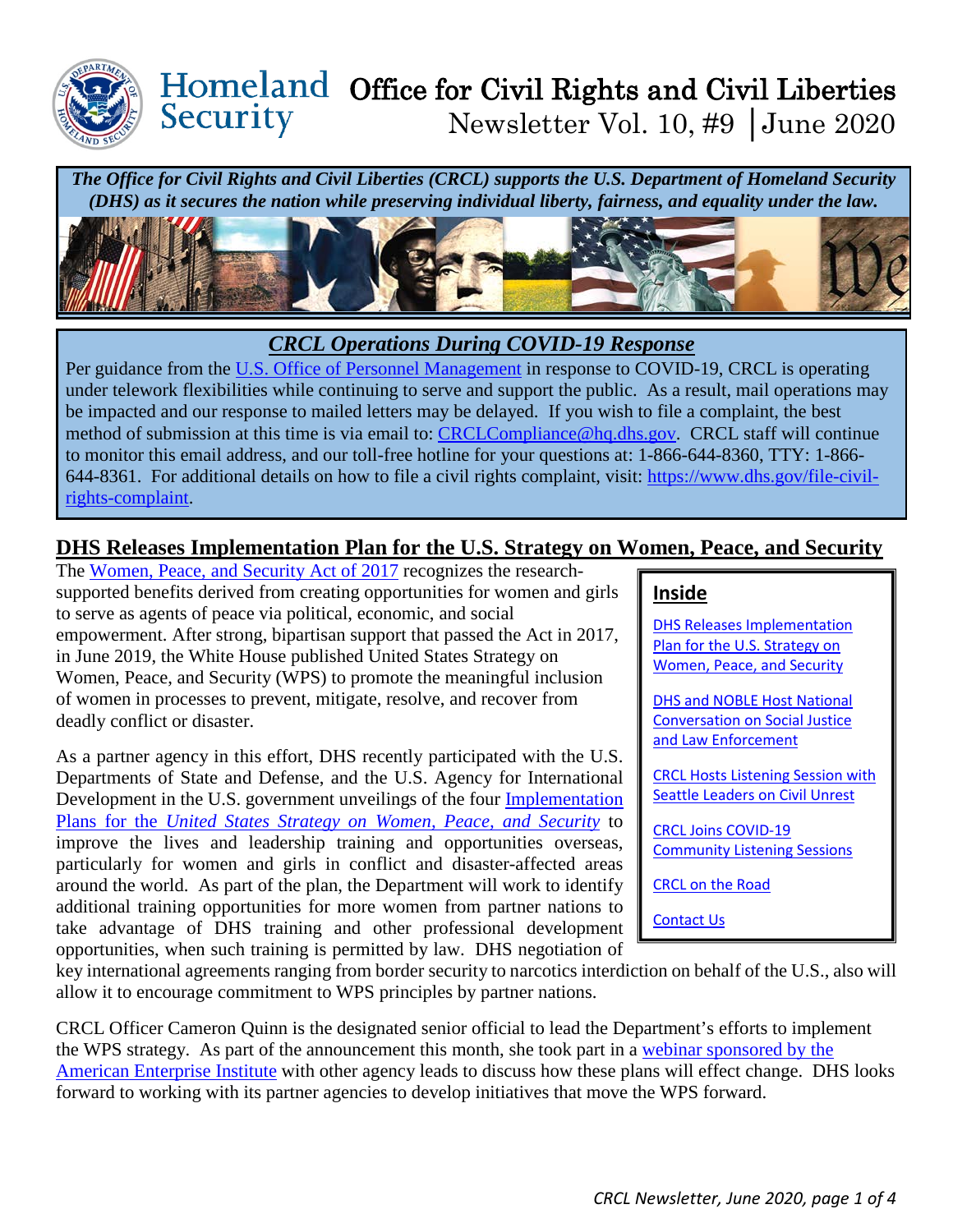## *FEMA Preparedness in a Pandemic Exercise Starter Kit*

FEMA's [Preparedness in a Pandemic Exercise Starter Kit](https://www.fema.gov/media-library/assets/documents/188454) helps whole community partners by providing sample documents that state, local, tribal and territorial governments can use to conduct their own workshops on preparedness in a pandemic. The starter kit includes a sample facilitator guide, slides, and fact sheet. The questions and considerations contained in the guide were developed from FEMA's *[COVID-19 Pandemic](https://www.fema.gov/media-library/assets/documents/188203)  [Operational Guidance for the 2020 Hurricane Season](https://www.fema.gov/media-library/assets/documents/188203)*.

*Read:* FEMA Administrator Pete Gaynor's [letter to the nation's emergency managers,](https://www.fema.gov/news-release/2020/06/01/fema-administrator-june-1-2020-letter-nations-emergency-managers) and additional resources on [preparedness during COVID-19.](https://www.consumerreports.org/emergency-preparedness/revise-emergency-plan-coronavirus-pandemic/)

## <span id="page-1-0"></span>**DHS and NOBLE Host National Conversation on Social Justice and Law Enforcement**

This month, CRCL was pleased to join the National Organization of Black Law Enforcement Executives (NOBLE) and the DHS Office of Partnership and Engagement (OPE) in hosting a national conference call with DHS leaders and federal, state, local, and tribal law enforcement partners from across the country. The call was

moderated by Brian Dorow, deputy assistant secretary, in OPE's Office for State and Local Law Enforcement (OSLLE). Distinguished presenters included: Lynda R. Williams, national first vice president of NOBLE and deputy assistant director (Ret.), U.S. Secret Service (USSS); L. Eric Patterson, director, Federal Protective Service; Matthew Albence, acting director, U.S. Immigration and Customs Enforcement; and Leonza "Leon" Newsome, III, Deputy director, USSS. Other speakers on the call were Karinda L. Washington, chief of staff, DHS OPE; Veronica Venture, deputy officer, CRCL; and Dwayne Crawford, executive director, NOBLE.

As the greater social dialogue continues on race and law enforcement, more than 2,650 participants joined the national conversation where DHS officials spoke about the intersection of social justice and law enforcement, offering insights on the actions their organizations are taking, discussing short- and long-term priorities, and sharing resources available for the law enforcement community. Callers also had an opportunity to ask questions and hear personal insights from some of the Department's top law enforcement officials. Topics of discussion included the importance of training in areas such as de-escalation principles and diversity and



inclusion; engaging the workforce and providing support for officers and their families; and resources available to state, local, tribal, territorial and campus law enforcement partners to build trust between communities and law enforcement personnel.

DHS OSLLE publishes the *[DHS State and Local Law Enforcement Resource Catalog,](https://www.dhs.gov/sites/default/files/publications/18_0703_OSLLE-Resource-Catalog-Volume-VI.pdf)* a one-stop shop for nonfederal law enforcement, which features training, publications, newsletters, programs, and services available from DHS offices and Components to our law enforcement partners.

Since 1976, [NOBLE h](https://noblenational.org/)as served as the conscience of law enforcement by being committed to justice by action. NOBLE represents over 3,000 members internationally, who are primarily African American chief executive officers of law enforcement agencies at federal, state, county and municipal levels, other law enforcement administrators, and criminal justice practitioners. For more information, visit [www.NOBLENational.org.](http://www.noblenational.org/)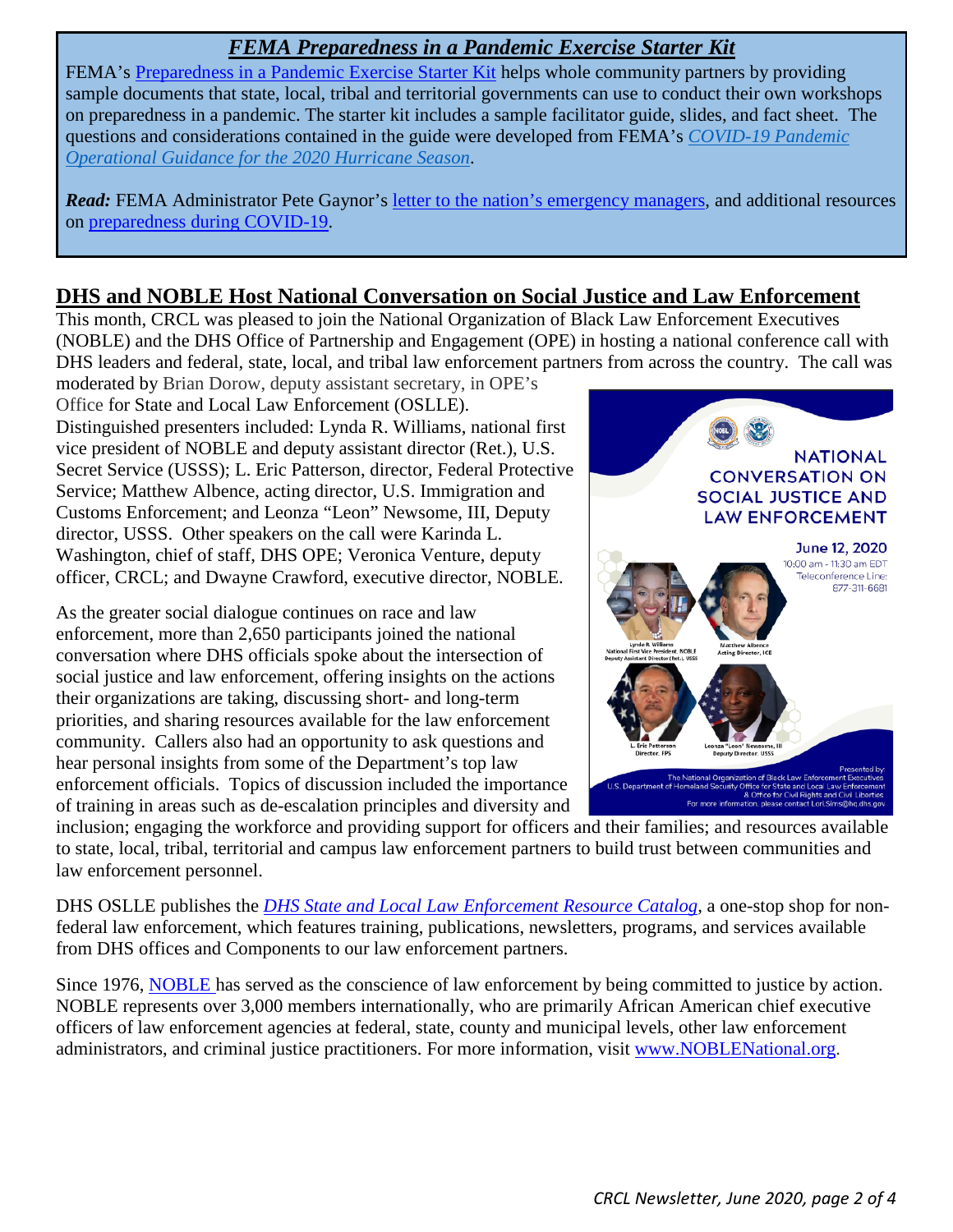## *CRCL Disability Stakeholder Outreach*

CRCL will host a conference call with disability stakeholders on **July 22, 2020** from **2:00 – 3:30 PM ET**, to provide information on the Department's progress in implementing Directive 065-01, *Nondiscrimination for Individuals with Disabilities in DHS-Conducted Programs and Activities (Non-Employment)*. During the call, DHS will recognize the 30<sup>th</sup> anniversary of the Americans with Disabilities Act, discuss the Department's commitment to disability access, give Components an opportunity to showcase their unique work to improve accessibility, and allow for information sharing between stakeholders and DHS disability access coordinators. For more information about this call, please email: [margaret.schaefer@hq.dhs.gov.](mailto:margaret.schaefer@hq.dhs.gov)

## <span id="page-2-0"></span>**CRCL Joins Department of Justice COVID-19 National Call with NAACP and LULAC**

Over the past several months, CRCL's Community Engagement Section has coordinated with diverse communities regarding the wide-ranging impacts of COVID-19. These virtual meetings have continued throughout June, and most recently CRCL representatives participated in two national phone calls convened by the U.S. Department of Justice, Community Relations Service with the League of United Latin American Citizens (LULAC) and the National Association for the Advancement of Colored People (NAACP) to discuss the effects of COVID-19 on their communities.

During the listening sessions, CRCL representatives joined other federal leaders from the U.S. Department of Health and Human Services, Office for Civil Rights; the Federal Emergency Management Agency, Office of Equal Rights; and the U.S. Department of Labor, Occupational Safety and Health Administration to hear issues and concerns from communities across the country and to answer questions on a wide array of COVID-19 related topics. Issues raised included:

- *COVID-19 Testing* Reports ranged from individuals not having access to testing due to cost or a lack of certain forms of identification, to possible health privacy violations as local health departments reportedly share tests results with local law enforcement entities.
- *Limited English Proficiency* Reports that public guidance from federal entities was not provided in languages other than English and, as a result, nongovernmental organizations translated materials for their communities.
- *Detention Facilities*  Reports that individuals in detention are at a higher risk for contracting COVID-19 as there is no ability to social distance and there is a lack of personal protective equipment (PPE) for detainees and employees.
- *Housing* Reports that individuals in public housing do not have access to PPE and appropriate healthcare.
- *Workplace* Reports of inadequate PPE provided to essential workers and lack of ability to socially distance while at work.
- *Native American Reservations* Reports of a lack of testing sites, PPE, and adequate healthcare, among other concerns.
- *Other Issues* Reports include: lack of access to technology as a barrier to vital information and resources; law enforcement at or near food banks causing a chilling effect for undocumented individuals; rising vitriol against Asian American communities; and black and minority-owned businesses not receiving bank loans at a disproportionate rate, among other issues raised on the calls.

CRCL and other federal entities will continue to engage with diverse communities to address new and existing issues and concerns resulting from the COVID-19 pandemic.

# <span id="page-2-1"></span>**CRCL Hosts Listening Session on Social and Racial Justice with Seattle Stakeholders**

In response to ongoing First Amendment activities over the past month, CRCL co-hosted a virtual listening session with the local U.S. Attorney's Office and diverse civil society organizations in the Seattle metropolitan area and parts of western Washington.

U.S. Attorney for the Western District of Washington Brian Moran and CRCL Deputy Officer Peter Mina provided brief opening remarks on their respective offices' commitment to racial justice, recognizing that this is a nationwide issue and emphasizing the need to listen to communities and address grievances. Representatives